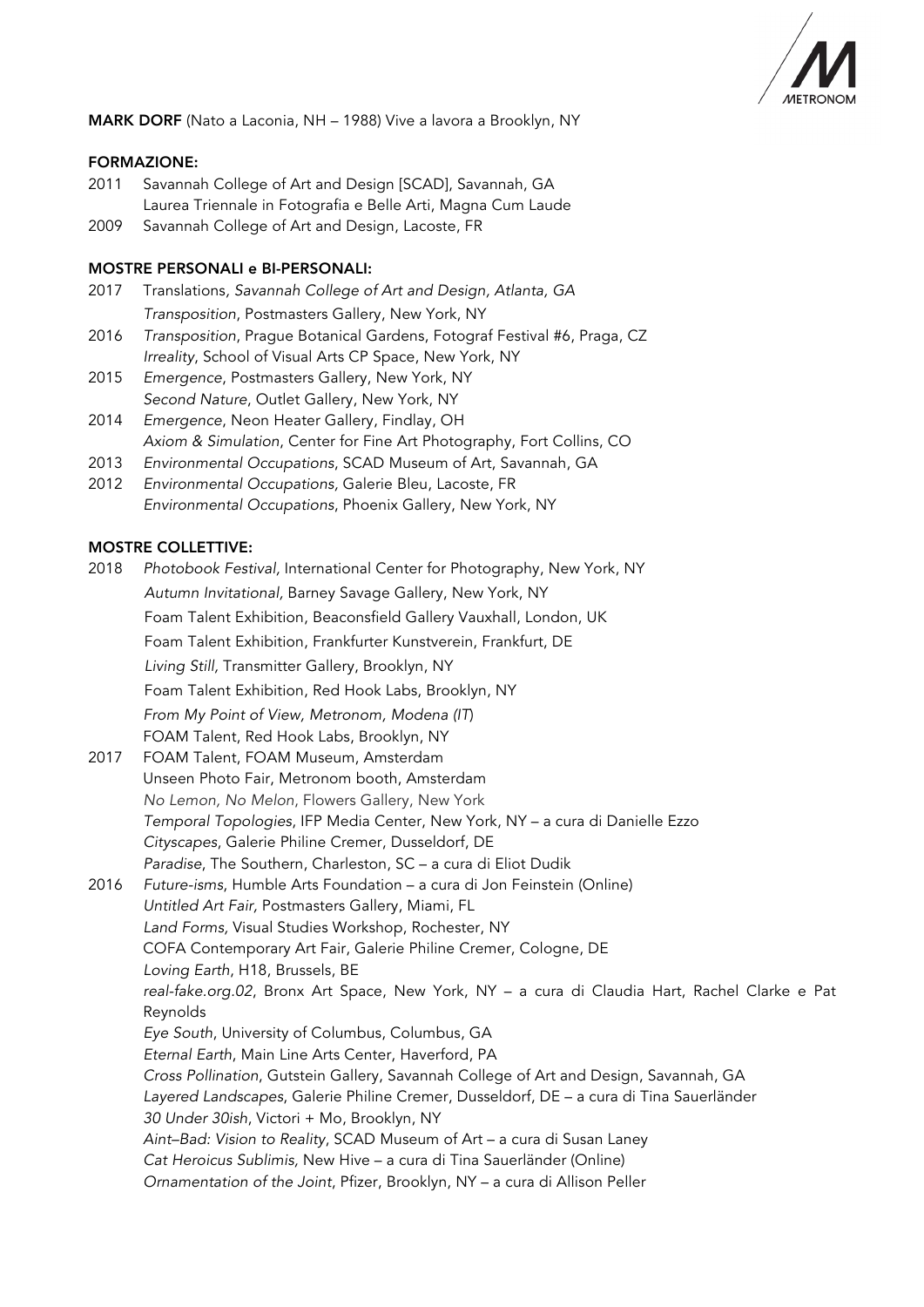

*NARGIFSUS*, Transfer Gallery / New Hive, Brooklyn, NY – a cura di Carla Gannis e Tina Sauerländer *New Realities*, Telefónica Fundación, Lima, Peru – a cura di Alpha-ville 2015 *Bring Your Own Beamer*, Reverse Gallery, Brooklyn, NY – a cura di Helena Acosta *The Wrong* (again) - New Digital Art Biennale, Superscope Pavillion – (Online) Magenta Foundation Flash Forward, Division Gallery, Toronto, Canada Leiden International Photography Festival, Leiden, NL *Unveil*, Post-Contemporary, Troy, NY *Natural Disruptions,* Well House at Prospect Park, Brooklyn, NY *Landscape As Fetish*, Gallery Kayafas, Boston, MA – a cura di Greer Muldowney *fig-2*, Institute for Contemporary Arts [ICA], London, UK – a cura di Louise Benson e POSTMatter HAWAPI, Museo del Convento de Santo Domingo Qorikancha, Cusco, Peru //\_PATH, Loop Hole Gallery, CONTACT Photography Festival, Toronto, Canada *Room 9*, Panther Modern, commissionato da LaTurbo Avedon (Online) *Dynamic Mapping*, Abend Gallery, Denver, CO *Refraction Index*, Los Ojos, Brooklyn, NY 2014 HAWAPI, Lima Museum of Contemporary Art, Lima, PR Inverted Normals, Rowan University, Glassboro, NJ – a cura di Chris Manzione *New Realities*, Mobile World Centre, Barcelona, ES – a cura di Alpha-ville *Breaking Ground: Contemporary Photography*, College of William and Mary, Williamsburg, VA SALON I, HARBOR Gallery, New York, NY *interweb*, NEW ART HAUS, New York, NY *New Landscapes*, Gallery 19, Chicago, IL #EverythingAllAtOnce, 48 Hoxton Square, Londra, UK PARALLELS, Neverland Space – (Online) *The Flash of an Instant,* The New Art Center, Boston, MA Alone but Together, 15Folds.com – mostra online commissionata da .GIF exhibitions SPUR, Village Gallery, Leeds, UK 2013 *Surface Intentions*, HARBOR Gallery, Brooklyn, NY The Six, Phoenix Gallery, New York, NY NURTUREart Annual Benefit, Bernarducci Meisel Gallery, New York, NY Center Forward 2013, Center For Fine Art Photography, Fort Collins, CO 3rd Annual International Juried Photography Exhibition, Viridian Artists, New York, NY Juried by Nat Trotman, curator at Solomon R. Guggenheim Museum NYC 2012 With / Out, Workhouse Arts Center, Lorton, VA *enter: CR10*, CR10 Arts, Hudson, NY

# RESIDENZE D'ARTISTA:

- 2019 Digital Promises Banff Centre Banff, Alberta, Canada Scholarship awarded Upcoming
- 2016 Meet Factory Prague, CZ borsa di studio
- 2014 HAWAPI Pariacaca, Peru borsa di studio Rocky Mountain Biological Labratory Artist in Residence – Gothic, CO – borsa di studio
- 2013 Contemporary Arts Center Woodside Troy, New York borsa di studio
- 2012 chaNorth Artist Residency Pine Plains, New York borsa di studio Nes Artist Residency – Skagaströnd, Island

#### CONFERENZE e LETTURE:

- 2018 School of Visual Arts Visiting Artist Lecturer New York, NY
- 2017 UArts Guest Artist Lecture Philadelphia, PA
- 2016 real-fake.org.02 Bronx Art Space Panel Discussion New York, NY
- 2014 Landscape Architecture Portfolio Reviews Harvard Graduate School of Design Cambridge, MA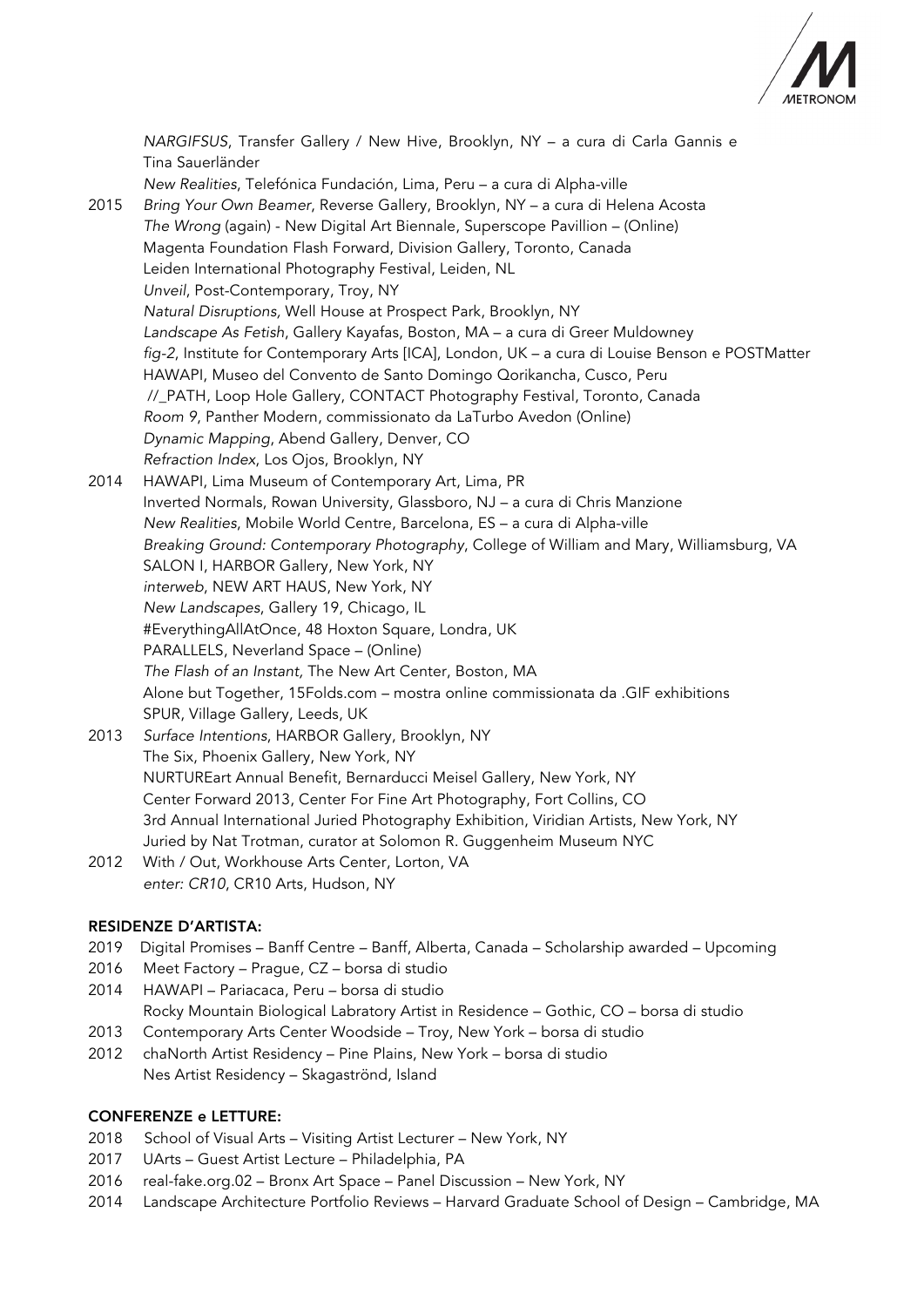

#### PREMI E RICONOSCIMENTI:

- 2017 FOAM Talent, artista selezionato
- 2015 Mayer Foundation Grant KLOMPCHING Gallery Fresh, finalista Magenta Foundation Flash Forward, vincitore
- 2014 2nd Annual New York Times Lens Portfolio Reviews
- 2013 3rd Annual International Photography Exhibition, Viridian Artists, Third Place Jurors Award Selezionato dal curatore Nat Trotman, del Solomon R. Guggenheim Museum, NYC
- 2012 Borsa di studio Artisti Emergenti Phoenix Gallery commissione: Stoffel e Rene Vara
- 2012 Silver Eye Center for Photography Fellowship 13 menzione d'onore
- 2011 SCAD Outstanding Achievement In Photography SCAD Society for Photographic Education National Conference Scholarship Francis Larkin McCommon Scholarship – quattro anni di borsa di studio, Savannah College of Art and Design for portfolio submission

#### COLLEZIONI:

- 2016 Deutsche Bank Collection
- 2015 Thomas J. Watson Library at the Metropolitan Museum of Art Fleet Library at the School of the Art Institute of Chicago Avery Library at Columbia University John D. Rockefeller Library at Brown University Luke Lindoe Library at the Alberta College of Art and Design Fidelity Investments Collection Rocky Mountain Biological Laboratory
- 2013 Savannah College of Art and Design Permanent Collection

#### PUBBLICAZIONI:

- 2018 The Focal Press Companion to the Constructed Image in Contemporary Photography Routledge Press *kin* – Silent Face Projects – Artist Book Tique Arts Paper – Issue No. 2 IMA Magazine – Volume 23 Ideas Series Interview, Photoworks (digital) Mark Dorf on sincerity, balance and the Internet, The Creative Independent (digital) 2017 Foam Magazine – Talent – Issue No. 48 ARCH+ – Issuse No. 228 2016 Off The Wall – Issue No. 10 Translations, Aint–Bad Editions Monograph PhotoViz: Visualizing Information through PhotographyGestalten Foam Magazine – On Earth – Issue No. 44 2015 Emergence – In the In-Between Editions – Monograph Granta Magazine – The Map Is Not the Territory – Issue No. 131 Ain't-Bad Magazine – Vol. 3 Issue No.1 – From Here On – April 2015 DIS Magazine (Digital) – The Data Issue – February 2015 2014 HAWAPI – Etiqueta Negra VIEW Magazine (Digital) – Emergence – Issue No. 10 Quiet Lunch Magaine – //\_PATH – Issue No. 1 urbanBLUR – CND Publications – Thessaloniki, Greece La Lettura (Italian) – //\_PATH – May 2014 Harvard Business Review - // PATH - Issue No. 92
	- Redefine Magazine Article and Interview Emergence August 4, 2014